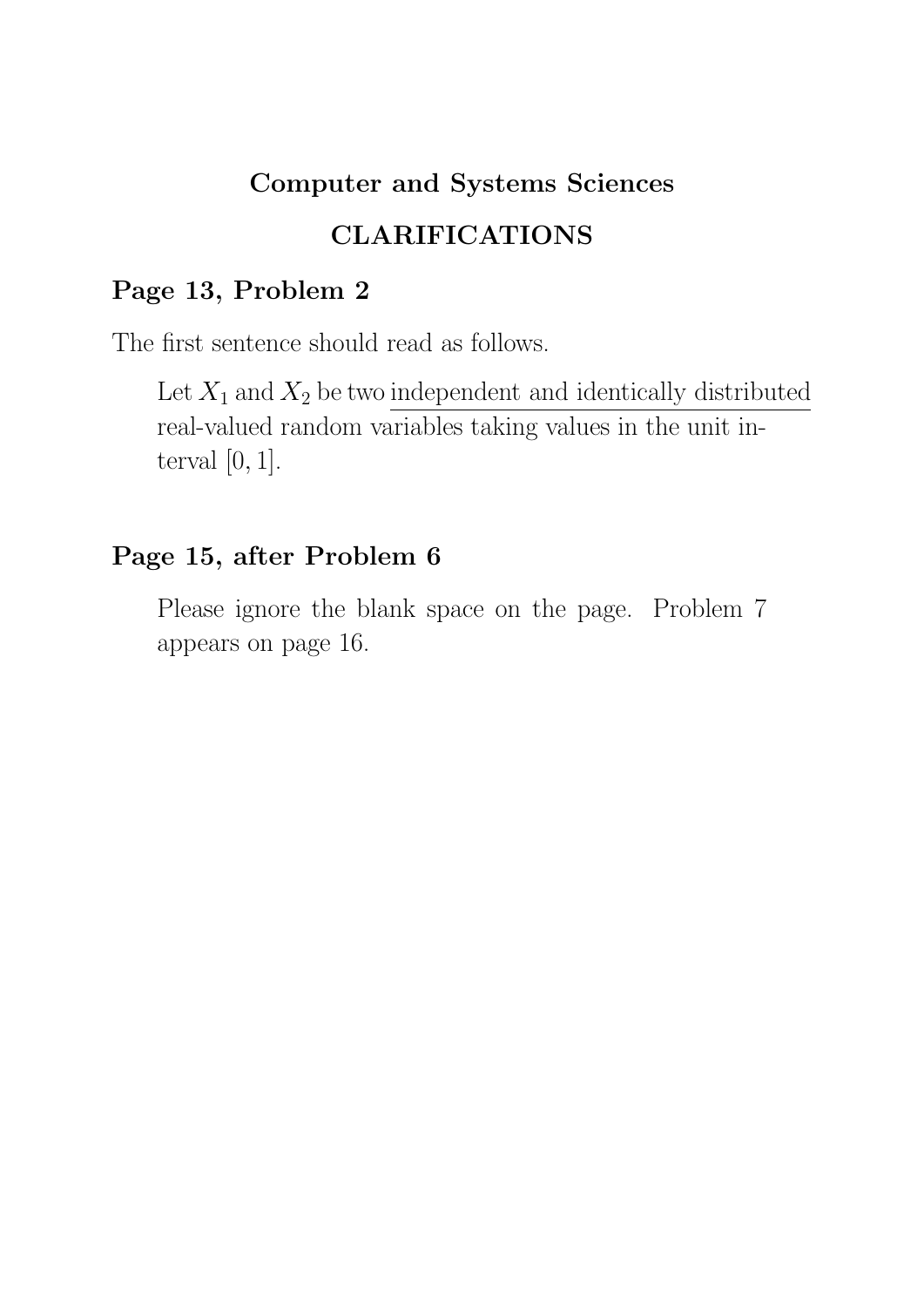# Part A: Common Part

1. Suppose the following statements about three persons in a room are true.

Chandni, Sooraj and Tara are in a room. Nobody else is in the room. Chandni is looking at Sooraj. Sooraj is looking at Tara. Chandni is married. Tara is not married. A married person in the room is looking at an unmarried person.

Then, which of the following is necessarily true?

- (a) Sooraj is married
- (b) Sooraj is unmarried
- (c) The situation described is impossible
- (d) There is insufficent information to conclude if Sooraj is married or unmarried  $\sqrt{}$
- (e) None of the above
- 2. Consider the graph shown below.



The following experiment is performed using this graph. First, an edge  $e = \{i, j\}$  of the graph is chosen uniformly at random from the set of nine possibilities. Next, a common neighbour  $k$  of  $i$  and  $j$  is chosen, again uniformly from the set of possibilities. (Note that the set of possibilities is always non-empty.) Thus,  $\{i, j, k\}$  is a triangle in the graph. What is the probability that the triangle finally picked is  $\{1, 2, 3\}$ ?

(a)  $\frac{1}{6}$   $\checkmark$  (b)  $\frac{1}{4}$  (c)  $\frac{1}{3}$  (d)  $\frac{2}{3}$  (e)  $\frac{5}{6}$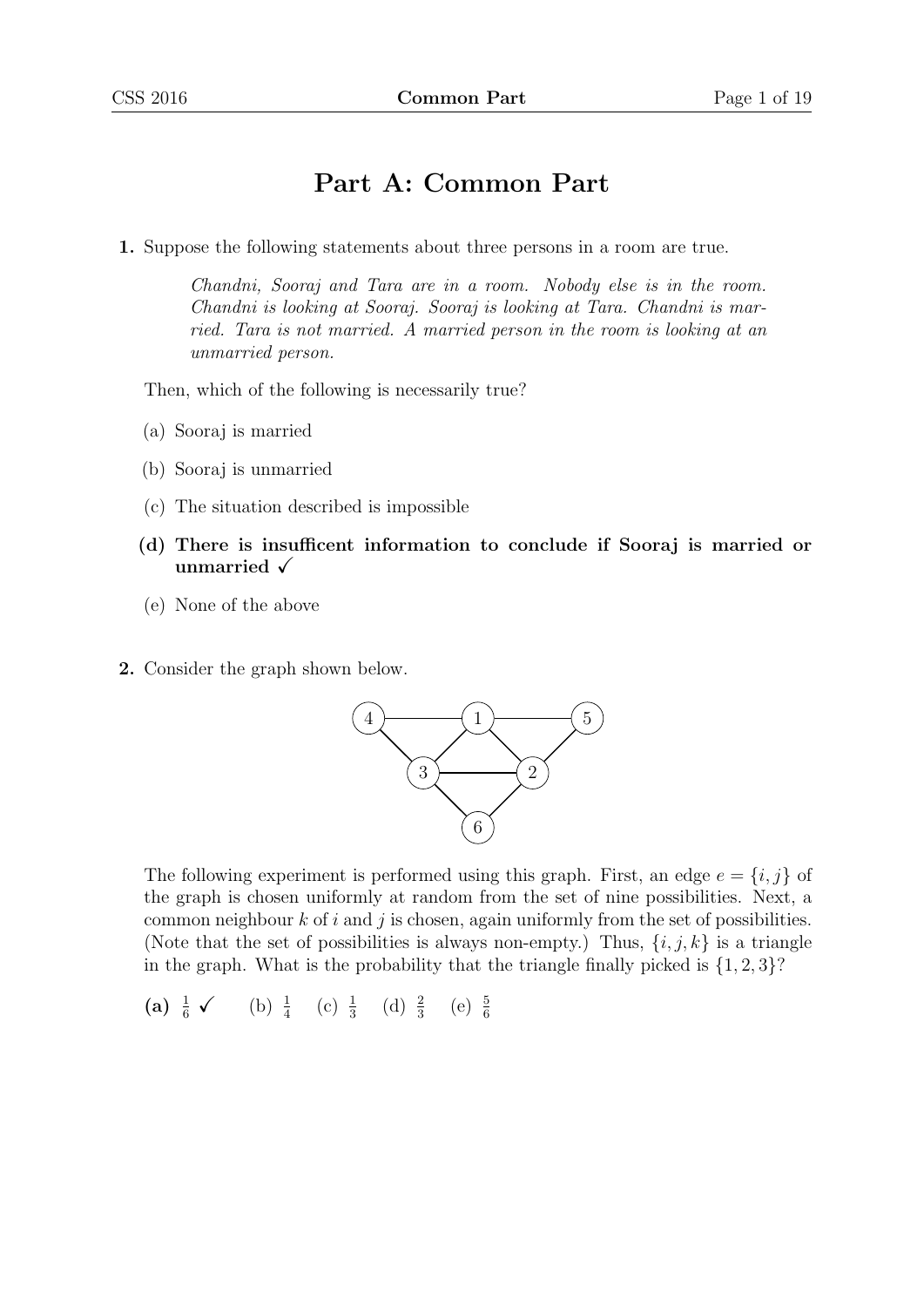**3.** Consider the following set of  $3n$  linear equations in  $3n$  variables:

| $x_1 - x_2 = 0$ |  | $x_4 - x_5 = 0$ | $\cdots$ | $x_{3n-2} - x_{3n-1} = 0$ |
|-----------------|--|-----------------|----------|---------------------------|
| $x_2 - x_3 = 0$ |  | $x_5 - x_6 = 0$ |          | $x_{3n-1} - x_{3n} = 0$   |
| $x_1 - x_3 = 0$ |  | $x_4 - x_6 = 0$ |          | $x_{3n-2} - x_{3n} = 0$   |

Let  $S \subseteq \mathbb{R}^{3n}$  be the set of solutions to this set of equations. Then,

 $(a)$  S is empty

- (b) S is a subspace of  $\mathbb{R}^{3n}$  of dimension 1
- (c) S is a subspace of  $\mathbb{R}^{3n}$  of dimension  $n \checkmark$
- (d) S is a subspace of  $\mathbb{R}^{3n}$  of dimension  $n-1$
- (e)  $S$  has exactly  $n$  elements
- 4. There are *n* balls  $b_1, \ldots, b_n$  and *n* boxes. Each ball is placed in a box chosen independently and uniformly at random. We say that  $(b_i, b_j)$  is a *colliding pair* if  $i < j$ , and  $b_i$  and  $b_j$  are placed in the same box. What is the expected number of colliding pairs?

(a) 
$$
\frac{n-1}{2}
$$
   
 (b) 0 (c) 1 (d)  $n/4$  (e)  $\binom{n}{2}$ 

5. For a positive integer  $N \geq 2$ , let

$$
A_N := \sum_{n=2}^N \frac{1}{n};
$$
  

$$
B_N := \int_{x=1}^N \frac{1}{x} dx.
$$

Which of the following statements is true?

- (a) As  $N \to \infty$ ,  $A_N$  increases to infinity but  $B_N$  converges to a finite number
- (b)  $A_N < B_N$  and the difference decreases as  $N \to \infty$
- (c)  $A_N < B_N < A_N + 1 \checkmark$
- (d)  $B_N < A_N < B_N + 1$
- (e) As  $N \to \infty$ ,  $B_N$  increases to infinity but  $A_N$  converges to a finite number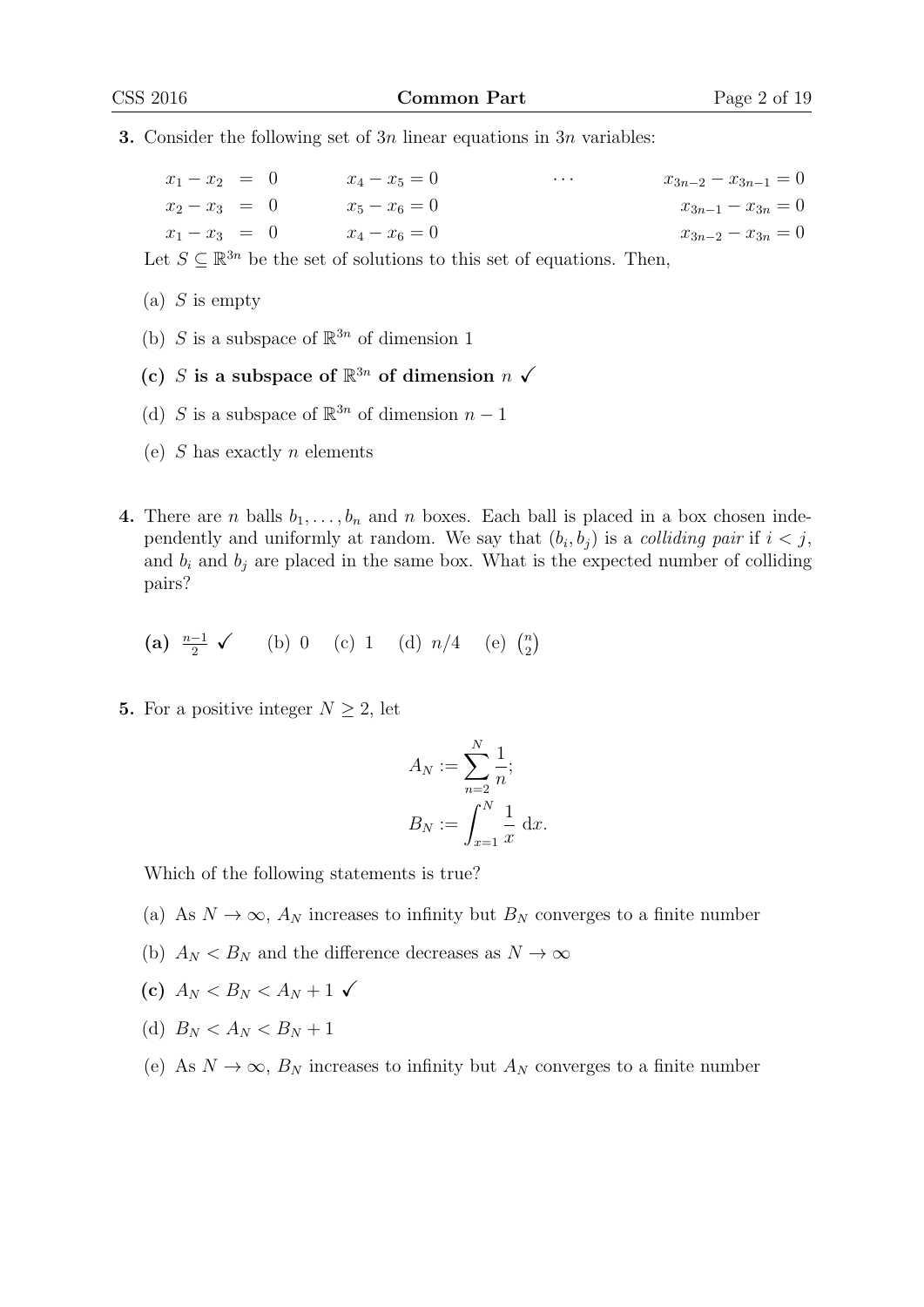- 6. Which of the following statements about the eigen values of  $I_n$ , the  $n \times n$  identity matrix (over complex numbers), is true?
	- (a) The eigen values are 1,  $\omega$ ,  $\omega^2$ , ...,  $\omega^{n-1}$ , where  $\omega$  is a primitive *n*-th root of unity
	- (b) The only eigen value is  $-1$
	- (c) Both 0 and 1 are eigen values, but there are no other eigen values
	- (d) The eigen values are 1,  $1/2$ ,  $1/3$ , ...,  $1/n$
	- (e) The only eigen value is  $1 \checkmark$
- 7. Let S be the  $4 \times 4$  square grid  $\{(x, y) : x, y \in \{0, 1, 2, 3\}\}\.$  A monotone path in this grid starts at  $(0, 0)$  and at each step either moves one unit up or one unit right. For example, from the point  $(x, y)$  one can in one step either move to  $(x + 1, y) \in S$  or  $(x, y+1) \in S$ , but never leave S. Let the number of distinct monotone paths to reach point  $(2, 2)$  starting from  $(0, 0)$  be z. How many distinct monotone paths are there to reach point  $(3, 3)$  starting from  $(0, 0)$ ?

(a)  $2z + 6$  (b)  $3z + 6$  (c)  $2z + 8$  (d)  $3z + 8$  (e)  $3z + 4$ 

8. Let A and B be finite sets such that  $A \subseteq B$ . Then, what is the value of the expression:

$$
\sum_{C:A\subseteq C\subseteq B}(-1)^{|C\setminus A|},
$$

where  $C \setminus A = \{x \in C : x \notin A\}$ ?

- (a) Always 0
- (b) Always 1
- (c) 0 if  $A = B$  and 1 otherwise.
- (d) 1 if  $A = B$  and 0 otherwise  $\checkmark$
- (e) Depends on the size of the universe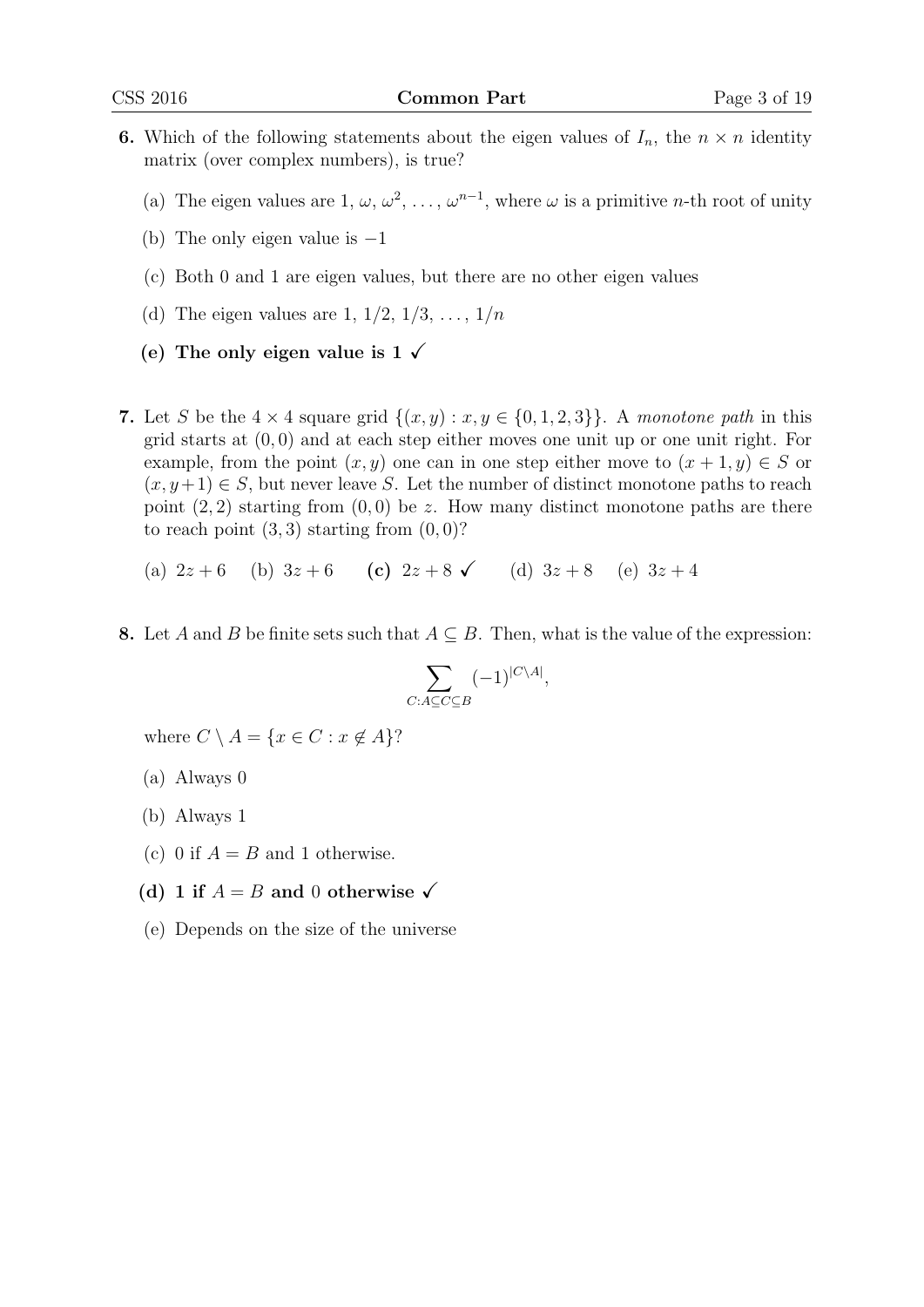- 9. Suppose a rectangular farm has area 100 square metres. The lengths of its sides are not known. It is known, however, that all the edges are at least 2 metres in length. Which of the following statements about the rectangle's perimeter  $p$  (in metres) is FALSE?
	- (a) p can take all values between 45 and 50
	- (b)  $p$  can be 52 for some configuration
	- (c)  $p$  can take all values between 55 and 60
	- (d) p can be 70 for some configuration
	- (e) p can be 39 for some configuration  $\sqrt{ }$
- 10. Consider the sequence  $\langle s_n : n \geq 0 \rangle$  defined as follows:  $s_0 = 0, s_1 = 1, s_2 = 1,$  and  $s_n = s_{n-1} + s_{n-2} + s_{n-3}$ , for  $n \geq 3$ . Which of the following statements is FALSE?
	- (a)  $s_{4k}$  is even, for any  $k \geq 0$
	- (b)  $s_{4k+1}$  is odd, for any  $k \geq 0$
	- (c)  $s_{4k+2}$  is odd, for any  $k \geq 0$
	- (d)  $s_n$  is a multiple of 3, for only finitely many values of  $n \checkmark$
	- (e)  $s_{4k+3}$  is even, for any  $k \geq 0$
- 11. In one of the islands that his travels took him to, Gulliver noticed that the probability that a (uniformly) randomly chosen inhabitant has height at least 2 metres is 0.2. Also, 0.2 is the probability that a (uniformly) randomly chosen inhabitant has height at most 1.5 metres. What can we conclude about the average height h in metres of the inhabitants of the island?
	- (i)  $1.5 < h < 2$  (ii)  $h > 1.3$  (iii)  $h < 2.2$

Which of the above statements is necessarily true?

(a) (ii) only  $\sqrt{}$ 

- (b) (iii) only
- $(c)$  (i), (ii), and (iii)
- (d) (ii) and (iii) only
- (e) None of the above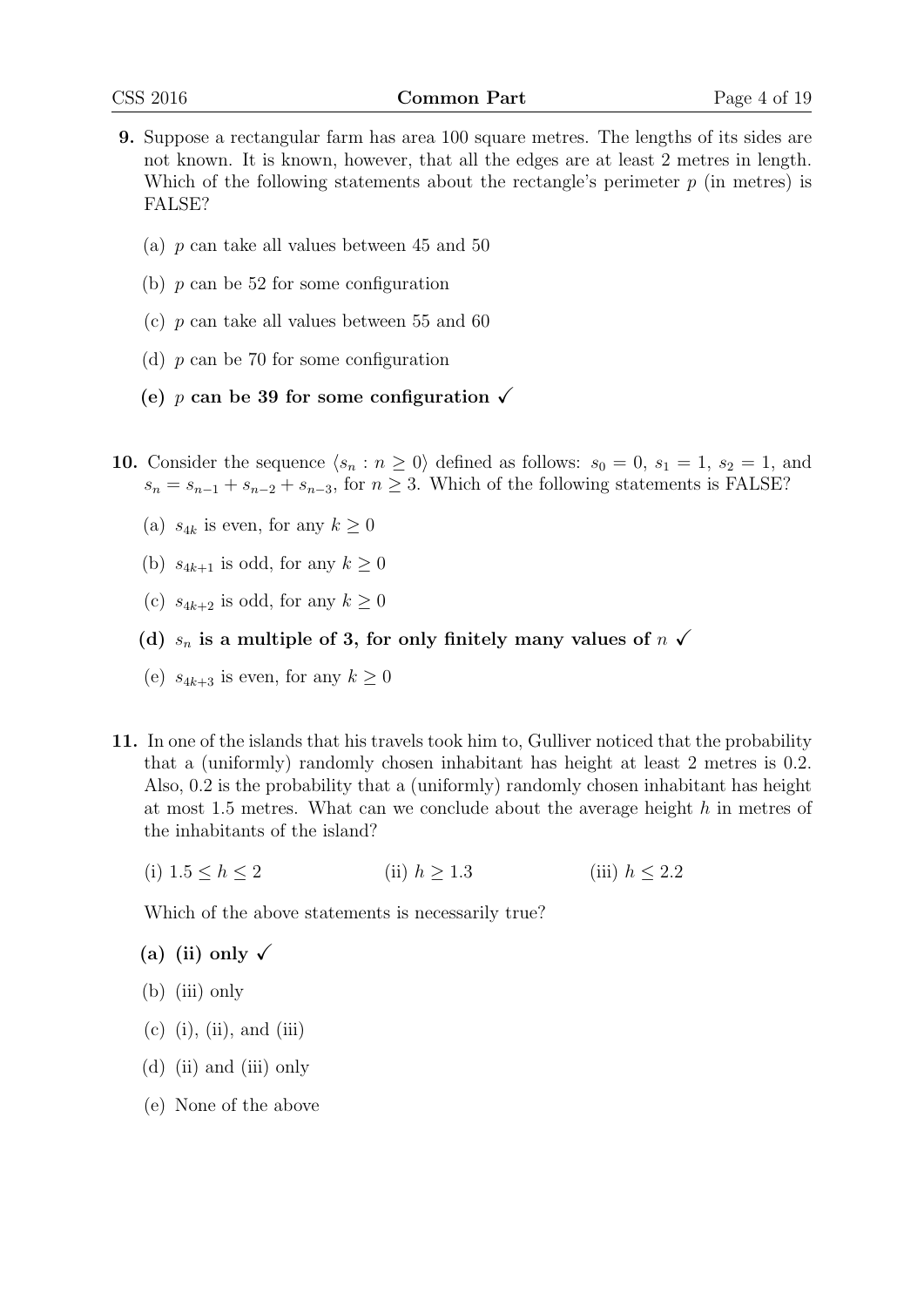- 12. There are two rocks A and B, located close to each other, in a lily pond. There is a frog that jumps randomly between the two rocks at time  $t = 0, 1, 2, \ldots$  The location of the frog is determined as follows. Initially, at time  $t = 0$ , the frog is at A. From then on, the frog's location is determined as follows. If the frog is at  $A$  at time  $t$ , then at time  $t + 1$ , with probability  $2/3$  it jumps to B and with probability  $1/3$ , it jumps on the spot and stays at A. If the frog is at B at time t, then at time  $t + 1$ , with probability  $1/2$  it jumps to A and with probability  $1/2$  it jumps on the spot and stays at  $B$ . What is the probability that the frog is at  $B$  at time 3 (just after its third jump)?
	- (a)  $\frac{1}{2}$  (b)  $\frac{31}{54}$   $\checkmark$  (c)  $\frac{14}{27}$  (d)  $\frac{61}{108}$  (e)  $\frac{2}{3}$ .
- 13. Let  $n \geq 2$  be any integer. Which of the following statements is not necessarily true?
	- (a)  $\binom{n}{i}$  $\binom{n}{i} = \binom{n-1}{i}$  $\binom{-1}{i} + \binom{n-1}{i-1}$  $_{i-1}^{n-1}$ ), where  $1 \leq i \leq n-1$
	- (b)  $n!$  divides the product of any n consecutive integers
	- (c)  $\sum_{i=0}^{n} \binom{n}{i}$  $\binom{n}{i}$  =  $2^n$
	- (d) *n* divides  $\binom{n}{i}$  $\binom{n}{i}$ , for all  $i \in \{1, 2, ..., n-1\}$  √
	- (e) If *n* is an odd prime, then *n* divides  $2^{n-1} 1$
- 14. A diagonal in a polygon is a straight line segment that connects two non-adjacent vertices, and is contained in the interior of the polygon (except for its end points). Two such diagonals are said to cross if they have a point in common in the interior of the polygon. In one such polygon with n vertices, a certain number (say k) of non-crossing diagonals were drawn to cut up the inside of the polygon into regions, each of which was a quadrilateral. How many diagonals were drawn, that is, what is  $k$ ?
	- (a) Cannot be determined from the information given
	- (b)  $\frac{n}{2} 2 \checkmark$
	- (c)  $\frac{n}{4} 1$
	- (d)  $n-4$
	- (e)  $n^2 9.5n + 22$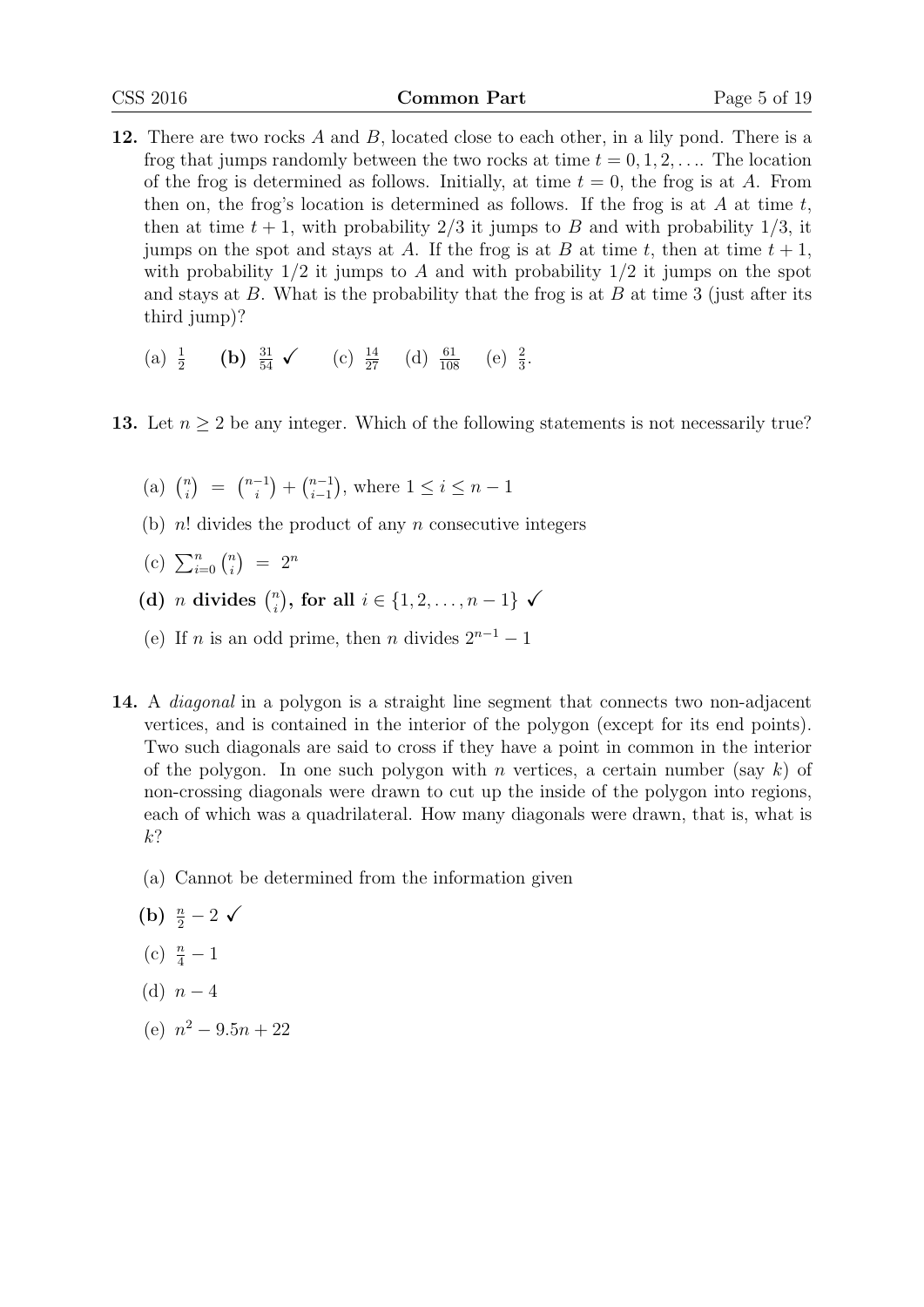- 15. In a tournament with 7 teams, each team plays one match with every other team. For each match, the team earns two points if it wins, one point if it ties, and no points if it loses. At the end of all matches, the teams are ordered in the descending order of their total points (the order among the teams with the same total are determined by a whimsical tournament referee). The first three teams in this ordering are then chosen to play in the next round. What is the minimum total number of points a team must earn in order to be guaranteed a place in the next round?
	- (a) 13 (b) 12 (c) 11 (d)  $10 \checkmark$  (e) 9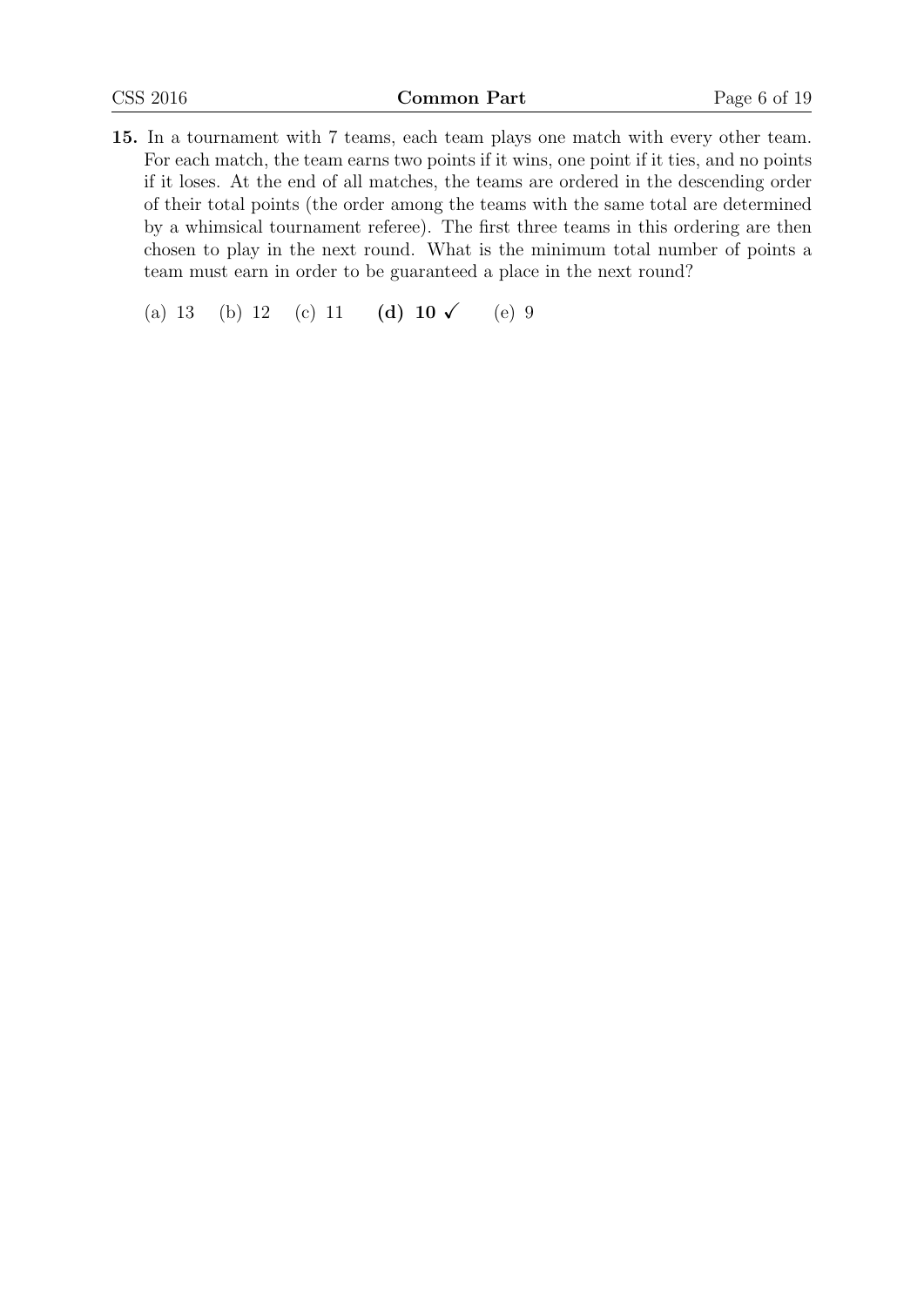# Part B: Computer Science

- 1. A Boolean formula is said to be a tautology if it evaluates to TRUE for all assignments to its variables. Which one of the following is NOT a tautology?
	- (a)  $((p \vee q) \wedge (r \vee s)) \Rightarrow ((p \wedge r) \vee q \vee s)$
	- (b)  $((p \vee q) \wedge (r \vee s)) \Rightarrow (q \vee s) \checkmark$
	- (c)  $((p \vee q) \wedge (r \vee s)) \Rightarrow (r \vee q \vee s)$
	- (d)  $((p \vee q) \wedge (r \vee s)) \Rightarrow (p \vee q \vee s)$
	- (e)  $((p \vee q) \wedge (r \vee s)) \Rightarrow (p \vee q)$
- 2. Which language class has the following properties?

It is closed under union and intersection but not complement.

- (a) Regular language
- (b) Context-free languages
- (c) Recursive languages
- (d) Recursively enumerable languages  $\sqrt{ }$
- (e) Languages that are not recursively enumerable
- **3.** Assume  $P \neq NP$ . Which of the following is not TRUE?
	- (a) 2-SAT is in NP
	- (b) 2-SAT is in coNP
	- (c) 3-SAT is polyonomial-time reducible to 2-SAT  $\checkmark$
	- (d) 4-SAT is polynomial-time reducible to 3-SAT
	- (e) 2-SAT is in P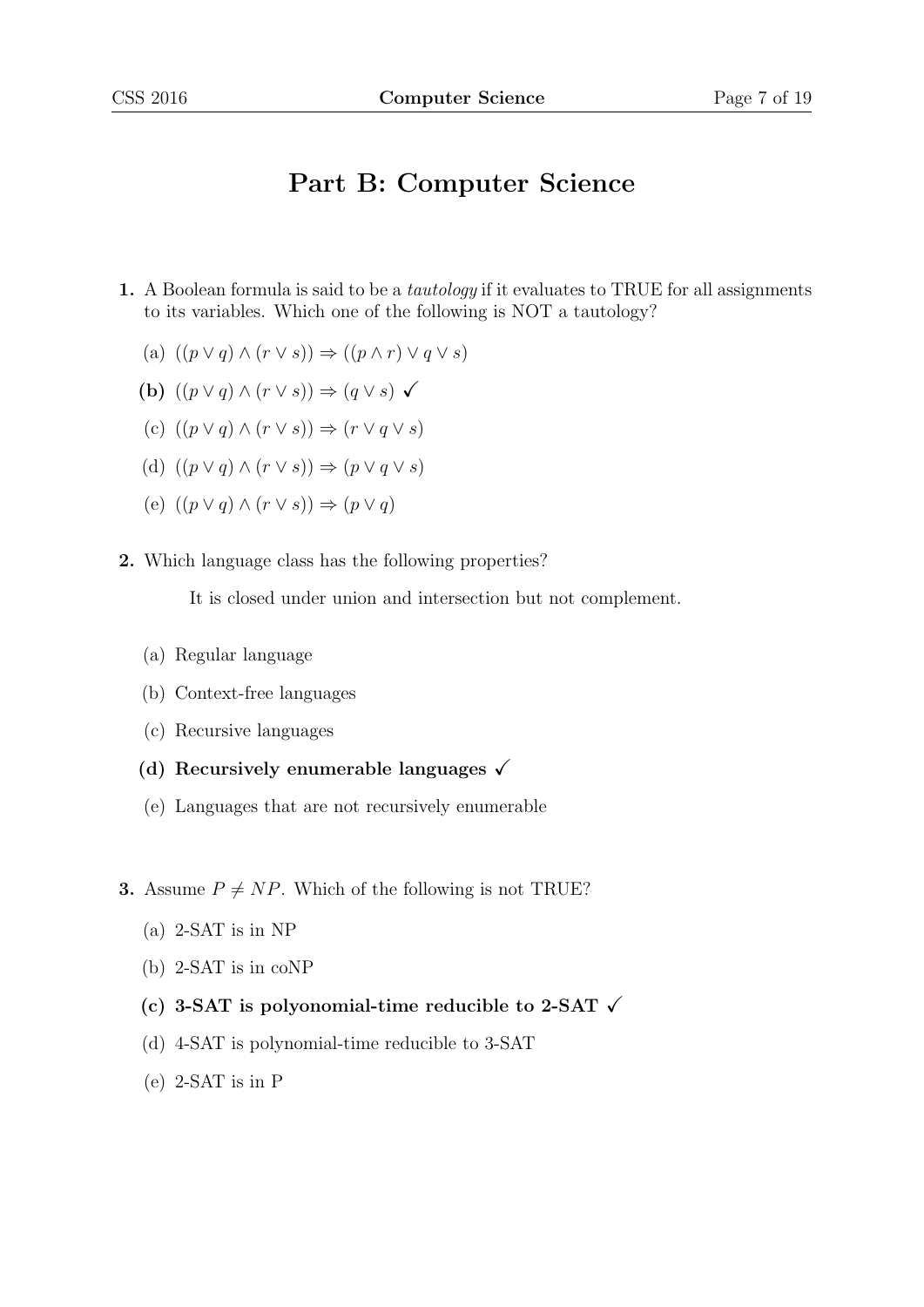4. In the following, A stands for a set of apples, and  $S(x, y)$  stands for "x is sweeter than  $y$ ". Let

$$
\Psi \equiv \exists x : x \in A
$$
  

$$
\Phi \equiv \forall x \in A : \exists y \in A : S(x, y).
$$

Which of the following statements implies that there are infinitely many apples (i.e., A is an infinite set)?

- (a)  $\Psi \wedge \Phi \wedge [\forall x \in A : \neg S(x,x)]$
- (b)  $\Psi \wedge \Phi \wedge [\forall x \in A : S(x,x)]$
- (c)  $\Psi \wedge \Phi \wedge [\forall x, y \in A : S(x,x) \wedge S(x,y) \rightarrow S(y,y)]$
- (d)  $\Psi \wedge \Phi \wedge [\forall x \in A : \neg S(x,x)] \wedge [\forall x, y, z \in A : S(x,y) \wedge S(y,z) \rightarrow S(y,x)]$
- (e)  $\Psi \wedge \Phi \wedge [\forall x \in A : \neg S(x,x)] \wedge [\forall x,y,z \in A : S(x,y) \wedge S(y,z) \rightarrow S(x,z)]$   $\checkmark$
- 5. Consider the following recursive function mc91.

```
int mc91(int n)
{
 print n
  if (n > 100) {
    return n - 10;
  }
  else {
    return mc91(mc91(n+11));
  }
}
```

```
Let
```
Out =  $\{n : \text{there is an } x \in \{0, 1, \ldots, 100\} \text{ such that } n \text{ is one of the integers}$ printed by  $mc91(x)$ .

Then, which of the following is Out?

```
(a) {n : -\infty < n < 100}(b) {n: 0 \leq n \leq 101}(c) \{n: 0 \le n \le 110\}(d) {n: 0 \le n \le 111} \checkmark(e) {n: 0 \leq n \leq +\infty}
```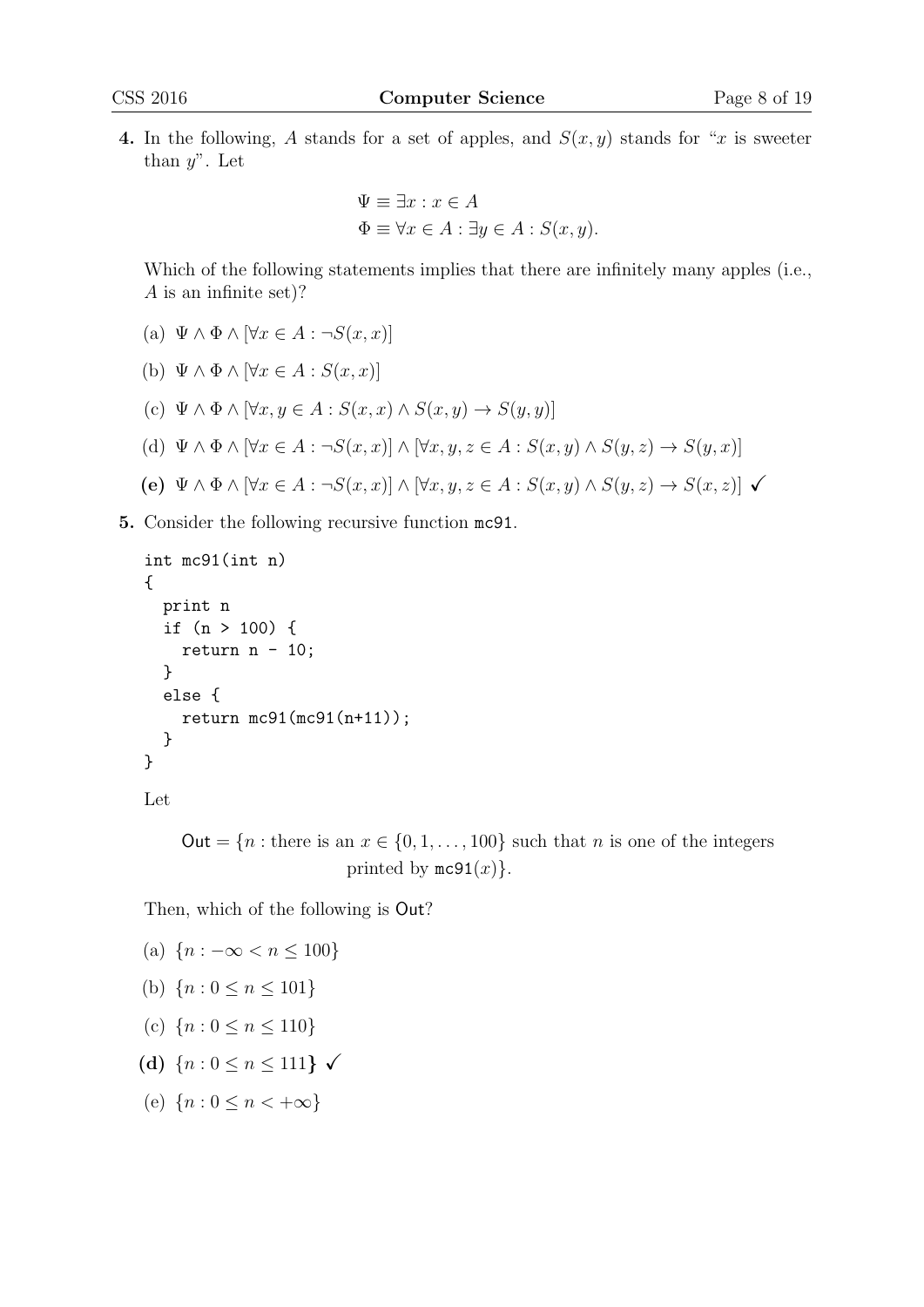- **6.** A subset X of  $\mathbb{R}^n$  is convex if for all  $x, y \in X$  and all  $\lambda \in (0, 1)$ , we have  $\lambda x + (1 \lambda)y \in$ X. If X is a convex set, which of the following statements is necessarily TRUE?
	- (a) For every  $x \in X$ , there exist  $y, z \in X-\{x\}$  and  $\lambda \in (0,1)$  so that  $x = \lambda y + (1-\lambda)z$
	- (b) If  $x, y \in X$  and  $\lambda \geq 0$ , then  $\lambda x + (1 \lambda)y \in X$
	- (c) If  $x_1, ..., x_n \in X \ (n \ge 1)$ , then  $(x_1 + ... + x_n)/n \in X$   $\checkmark$
	- (d) If  $x \in X$ , then  $\lambda x \in X$  for all scalars  $\lambda$
	- (e) If  $x, y \in X$ , then  $x y \in X$
- 7. Let  $n = m!$ . Which of the following is TRUE?
	- (a)  $m = \Theta(\log n / \log \log n)$   $\checkmark$
	- (b)  $m = \Omega(\log n / \log \log n)$  but not  $m = O(\log n / \log \log n)$
	- (c)  $m = \Theta(\log^2 n)$
	- (d)  $m = \Omega(\log^2 n)$  but not  $m = O(\log^2 n)$

$$
(e) \ \ m = \Theta(\log^{1.5} n)
$$

8. Consider the following language

PRIMES = 
$$
\left\{\underbrace{111\cdots11}_{p \text{ times}} : p \text{ is prime}\right\}.
$$

Then, which of the following is TRUE?

- (a) PRIMES is regular
- (b) PRIMES is undecidable
- (c) PRIMES is decidable in polynomial time  $\sqrt{ }$
- (d) PRIMES context free but not regular
- (e) PRIMES is NP-complete and  $P \neq NP$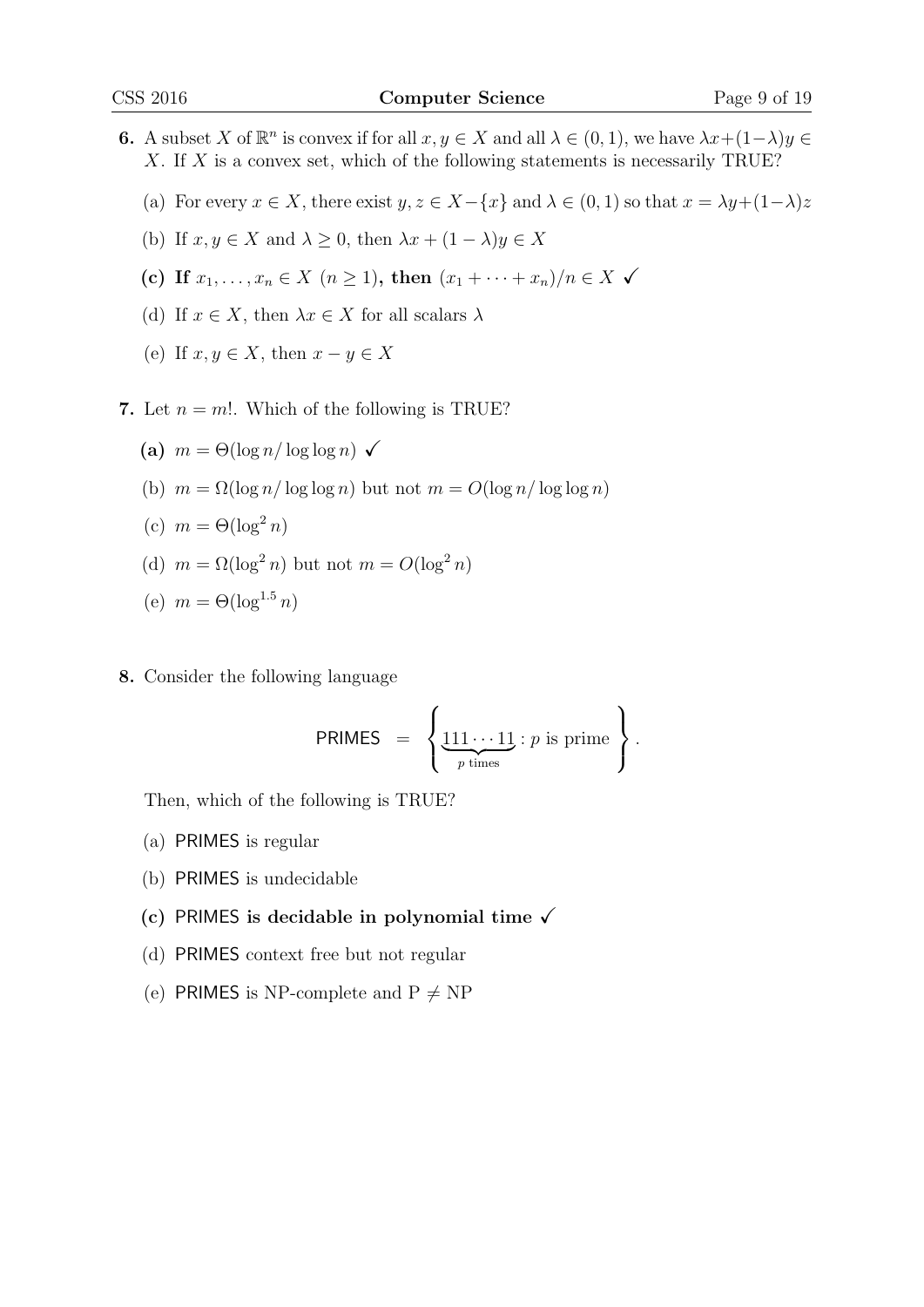- 9. Which of the following graphs DOES NOT have an Eulerian circuit? (Recall that an Eulerian circuit in an undirected graph is a walk in the graph that starts at a vertex and returns to the vertex after travelling on each edge exactly once.)
	- (a)  $K_{9.9}$   $\checkmark$
	- (b)  $K_{8,8}$
	- (c)  $K_{12,12}$
	- (d)  $K_9$
	- (e) The graph G on vertex set  $\{1, 2, \ldots, 9\}$  with edge set

$$
E(G) = \{ \{i, j\} : 1 \le i < j \le 5 \text{ or } 5 \le i < j \le 9 \}.
$$

- 10. A vertex cover in an undirected graph G is a subset  $C \subseteq V(G)$  such that every edge of G has an endpoint in C. An independent set in G is a subset  $I \subseteq V(G)$  such that no edge has both its endpoints in I. Which of the following is TRUE of every graph  $G$  and every vertex cover  $C$  of  $G$ ?
	- (a) There exists an independent set of size  $|C|$
	- (b)  $V(G) C$  is an independent set  $\checkmark$
	- (c)  $|C| > |E(G)|/2$
	- (d)  $|C| \geq |V(G)|/2$
	- (e) C intersects every independent set
- 11. Let  $n \geq 4$  be an integer. Regard the set  $\mathbb{R}^n$  as a vector space over  $\mathbb{R}$ . Consider the following undirected graph H.

$$
V(H) = \{ S \subseteq \mathbb{R}^n : S \text{ is a basis for } \mathbb{R}^n \};
$$
  

$$
E(H) = \{ \{ S, T \} : |S \setminus T| = 1 \text{ and } |T \setminus S| = 1 \},
$$

where  $S \setminus T = \{x \in S : x \notin T\}$ . Which of the following statements is FALSE?

- (a)  $H$  has an infinite number of vertices
- (b) The diameter of H is infinite  $\checkmark$
- $(c)$  H is connected
- (d)  $H$  contains an infinite clique
- (e) H contains an infinite independent set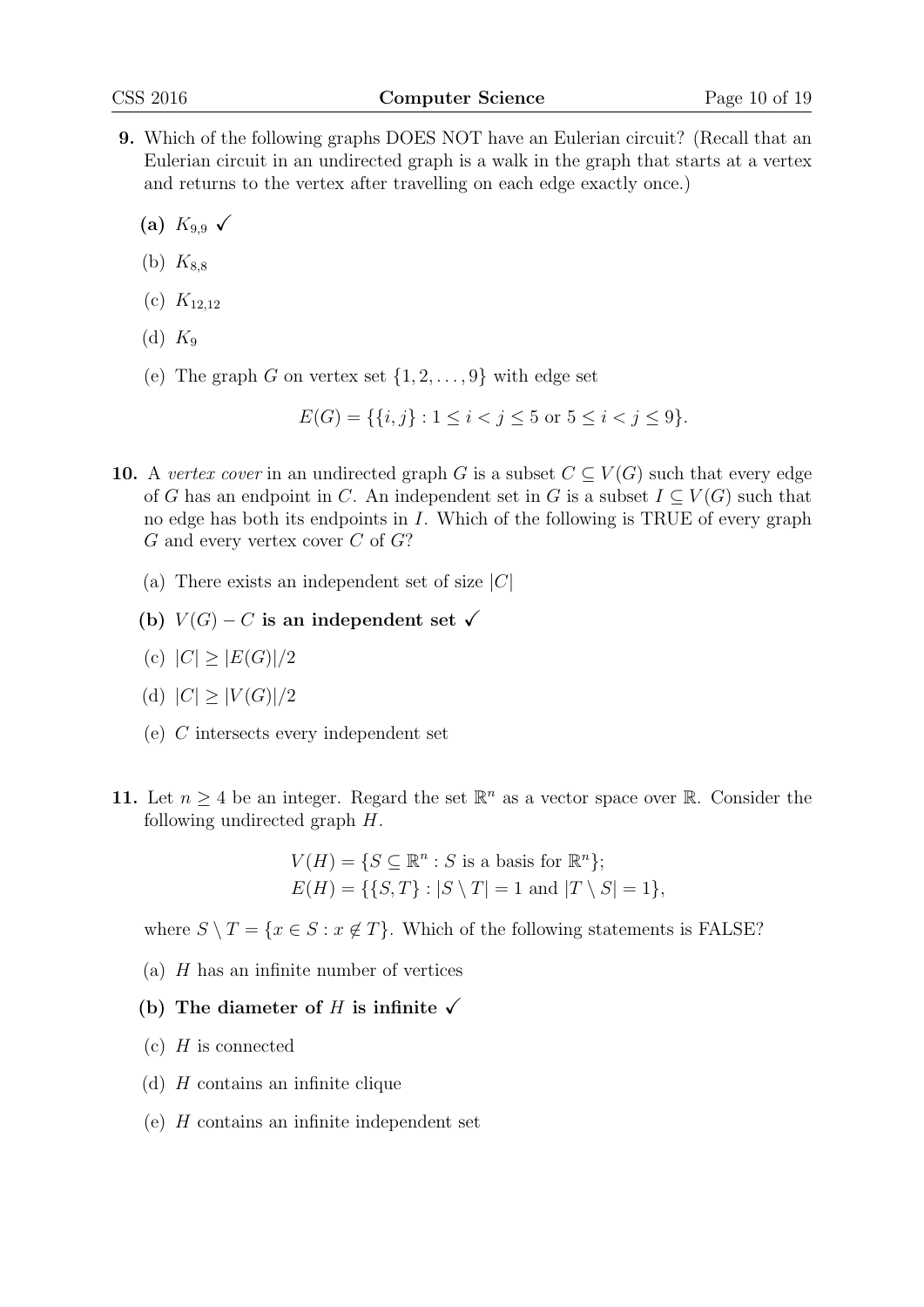12. A computer program computes a function  $f: \{0,1\}^* \times \{0,1\}^* \to \{0,1\}^*$ . Suppose  $f(a, b)$  has length  $|b|^2$ , where |a| and |b| are the lengths of a and b. Suppose, using this program, the following computation is performed.

 $x = "01"$ for  $i = 1, \ldots, n$  do  $x = f("01", x)$ 

Suppose at the end, the length of the string x is t. Which of the following is TRUE (assume  $n > 10$ )?

- (a)  $t < 2n$
- (b)  $n < t \leq n^2$
- (c)  $n^2 < t \leq n^{\log_2 n}$
- (d)  $n^{\log_2 n} < t \leq 2^{(2^n)}$   $\checkmark$
- (e)  $2^{(2^n)} < t$
- 13. An undirected graph  $G = (V, E)$  is said to be k-colourable if there exists a mapping  $c: V \to \{1, 2, \ldots, k\}$  such that for every edge  $\{u, v\} \in E$  we have  $c(u) \neq c(v)$ . Which of the following statements is FALSE?
	- (a) G is  $|V|$ -colourable
	- (b) G is 2-colourable iff there are no odd cycles in G
	- (c) G is  $(\Delta + 1)$ -colourable where  $\Delta$  is the maximum degree in G
	- (d) There is a polynomial time algorithm to check if  $G$  is 2-colourable
	- (e) If G has no triangle then it is 3-colourable  $\checkmark$
- 14. Consider a family F of subsets of  $\{1, 2, \ldots, n\}$  such that for any two distinct sets A and B in F we have:  $A \subset B$  or  $B \subset A$  or  $A \cap B = \emptyset$ . Which of the following statements is TRUE? (Hint: what does the Venn diagram of this family look like?)
	- (a)  $|\mathcal{F}| \leq 2n$  and there exists a family F such that  $|\mathcal{F}| = 2n$   $\checkmark$
	- (b)  $|\mathcal{F}| \leq n^2$  and there exists a family  $\mathcal{F}$  such that  $|\mathcal{F}| = n^2$
	- (c)  $|\mathcal{F}| \leq 2n^2$  and there exists a family  $\mathcal{F}$  such that  $|\mathcal{F}| = 2n^2$
	- (d)  $|\mathcal{F}| \leq 2^{n-1}$  and there exists a family  $\mathcal{F}$  such that  $|\mathcal{F}| = 2^{n-1}$
	- (e) None of the above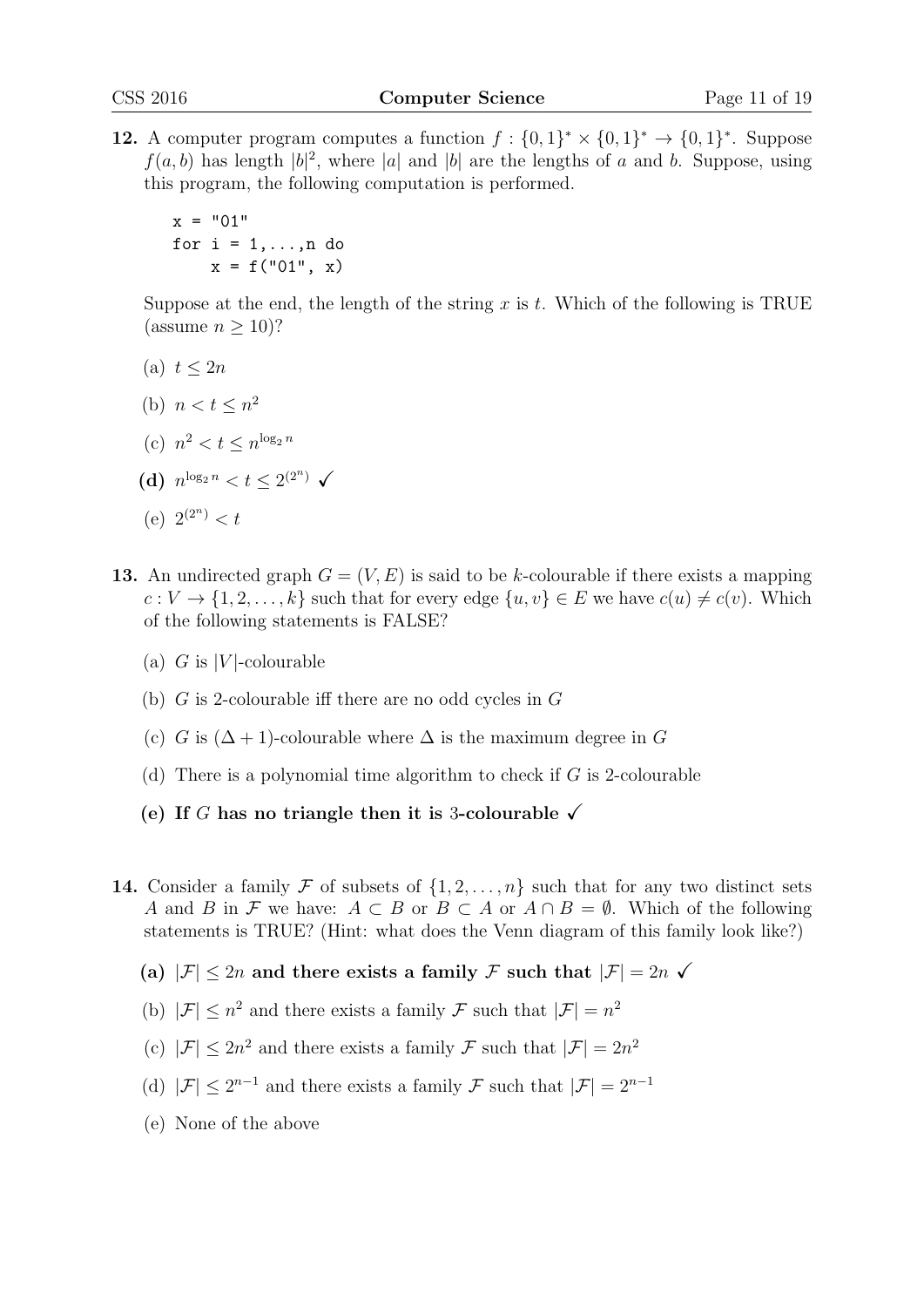- 15. Let G be an undirected graph. For a pair  $(x, y)$  of distinct vertices of G, let mincut(x, y) be the least number of edges that should be deleted from  $G$  so that the resulting graph has no x-y path. Let  $a, b, c$  be three vertices in G such that mincut(a, b)  $\leq$  mincut(b, c)  $\leq$  mincut(c, a). Consider the following possibilities:
	- (i) mincut $(a, b)$  < mincut $(b, c)$  < mincut $(c, a)$
	- (ii) mincut $(a, b)$  = mincut $(b, c)$  < mincut $(c, a)$
	- (iii) mincut(a, b)  $\langle$  mincut(b, c) = mincut(c, a)
	- (iv) mincut(a, b) = mincut(b, c) = mincut(c, a)

Which of the following is TRUE?

- (a) All of (i), (ii), (iii), (iv) are possible
- (b) (i), (ii), (iii) are possible but not (iv)
- (c) (i) and (iv) are possible but neither (ii) nor (iii)
- (d) (ii) and (iv) are possible but neither (i) nor (iii)  $\sqrt{ }$
- (e) (iii) and (iv) are possible but neither (i) nor (ii)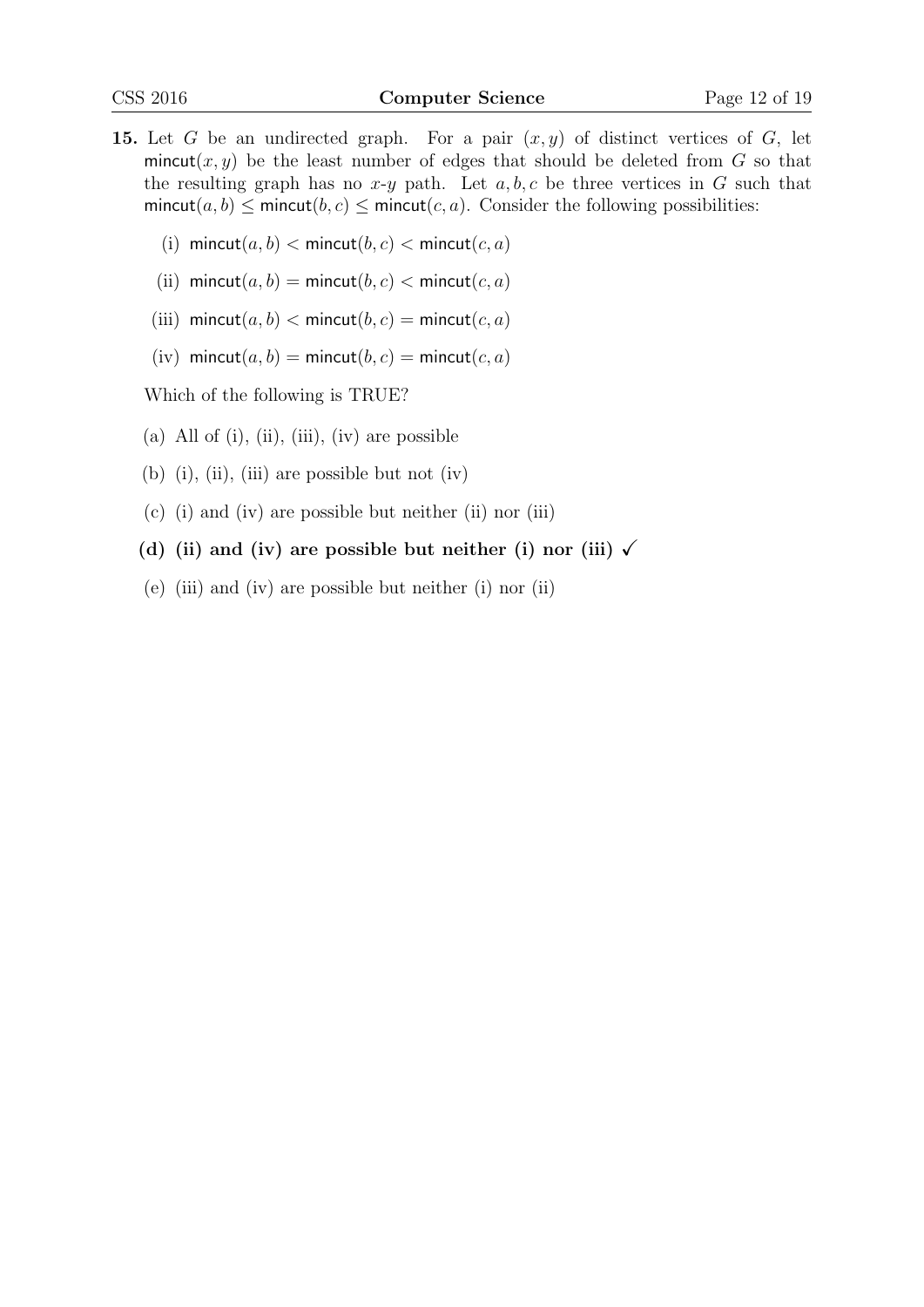### Part C: Systems Science

- 1. Suppose  $f(x) = cx^{-\alpha}$  for some  $c > 0$  and  $\alpha > 0$  such that  $\int_1^{\infty} f(x) dx = 1$ . Then, which of the following is possible?
	- (a)  $\int_1^\infty x f(x) dx = \infty$   $\checkmark$
	- (b)  $\int_1^\infty$  $f(x)$  $\frac{f(x)}{1+x}dx = \infty$
	- (c)  $\int_1^\infty (\ln x) f(x) dx = \infty$
	- (d)  $\int_1^\infty$  $f(x)$  $\frac{f(x)}{1+\ln x}dx = \infty$
	- (e) None of the above

2. Let  $X_1$  and  $X_2$  be two *independent* continuous real-valued random variables taking values in the unit interval [0, 1]. Let  $Y = \max\{X_1, X_2\}$  and  $Z =$  $\int 1$  if  $X_1 = Y$ 2 otherwise .

Which of the following is true?

- (a)  $Pr[Z = 1] = Pr[Z = 1 | Y \ge 0.3] \checkmark$
- (b)  $Pr[Z = 1] = Pr[Z = 1 | Y = 0.3, X_1 = 0.2]$
- (c)  $Pr[Z = 1] = Pr[Z = 1 | Y = 0.3, X_1 = 0.3, X_2 = 0.2]$
- (d)  $Pr[Z = 1] > Pr[Z = 2] = \frac{1}{2}$
- (e)  $Pr[Z = 1] < Pr[Z = 2]$
- **3.** Let  $(X, Y)$  be a pair of independent random variables. Suppose X takes values in  $\{1,\ldots,6\}$  with equal probability, and Y takes values in  $\{2,3\}$  with  $Pr[Y=2]=p$ . Let  $Z = (X \bmod Y) + 1$ .

Which of the statements is true?

- (a)  $Pr[Z = 1] = \frac{2}{5}$  for some value of  $p \checkmark$
- (b)  $Pr[Z = 1] = \frac{1}{2}$  for no value of p
- (c)  $Pr[Z = 1] = \frac{1}{2}$  for  $p = \frac{1}{2}$ 2
- (d)  $Pr[Z = 1] = p(1 p)$
- (e) None of the above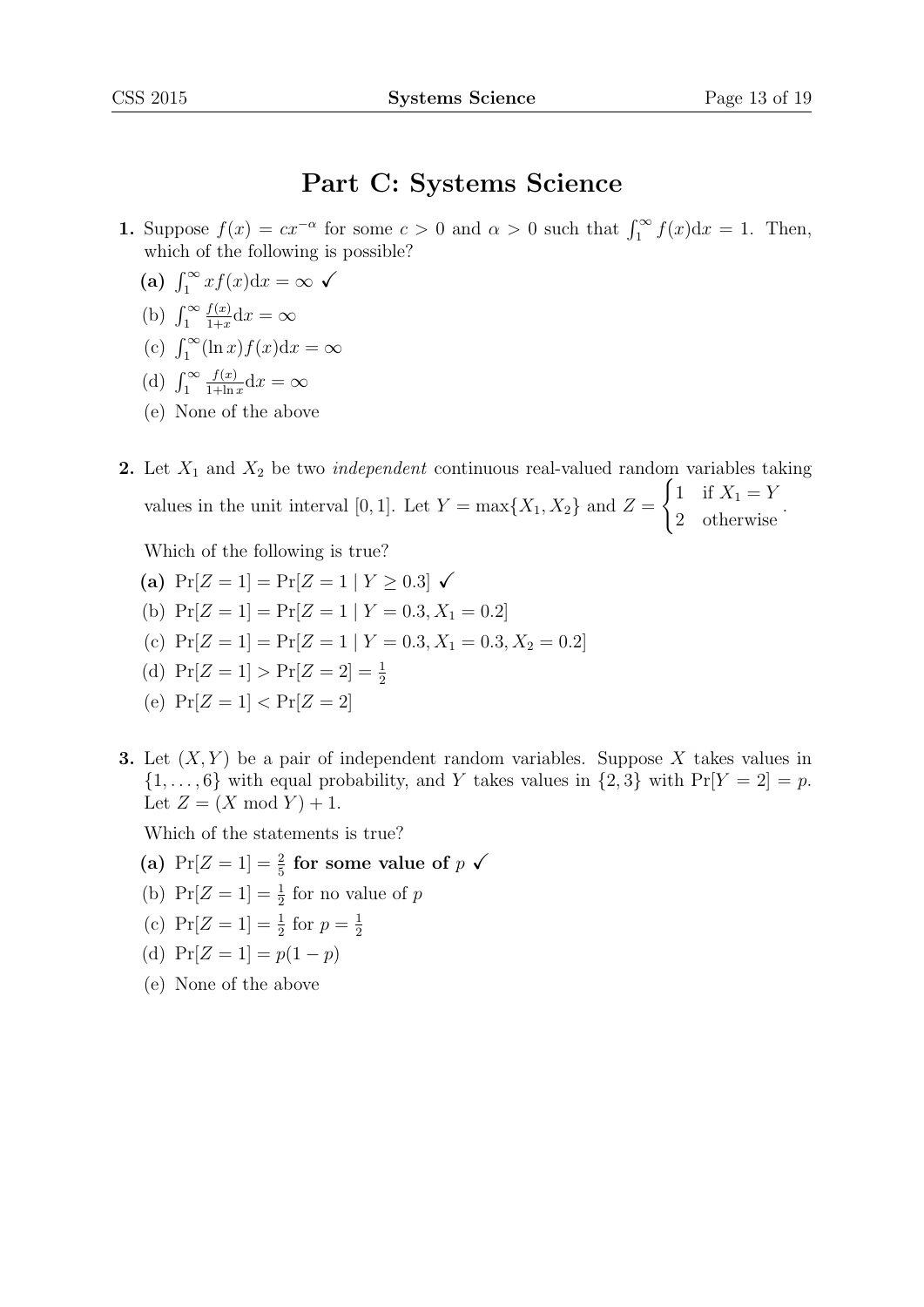4. Consider a system which in response to input  $x(t)$  outputs

 $y(t) = x(t^2)$ .

Which of the following describes the system?

- (a) linear, time-invariant, causal
- (b) linear, time-invariant, non-causal
- (c) linear, time-variant  $\sqrt{}$
- (d) non-linear, time-invariant
- (e) non-linear, time-variant
- 5. Consider the opamp circuit in the figure. Approximately what is  $V_0$ ?



- $(a) -(\frac{V_1}{2} + V_2)$ (b)  $-\left(\frac{V_1}{4} + \frac{V_2}{2}\right)$  $\frac{\sqrt{2}}{2}\Big)$ (c)  $-(V_1 + 2V_2)$ (d)  $-(4V_1+2V_2)$   $\checkmark$
- (e) None of the above
- 6. What is the Laplace transform  $F(s)$  of the signal  $f(t), t \geq 0$  defined below? In  $t \in [0, 1),$

$$
f(t) = \begin{cases} 1, & t \in [0, \frac{1}{2}) \\ 0, & t \in [\frac{1}{2}, 1) \end{cases}
$$

and in  $t \ge 1$ ,  $f(t) = f(t - n)$ ,  $n \le t < n + 1$ ,  $n = 1, 2, 3, ...$ 

- $(a) \frac{1-e^{-s/2}}{s}$ (b)  $\frac{1+e^{-s/2}}{s}$
- (c)  $\frac{1}{s(1-e^{-s})}$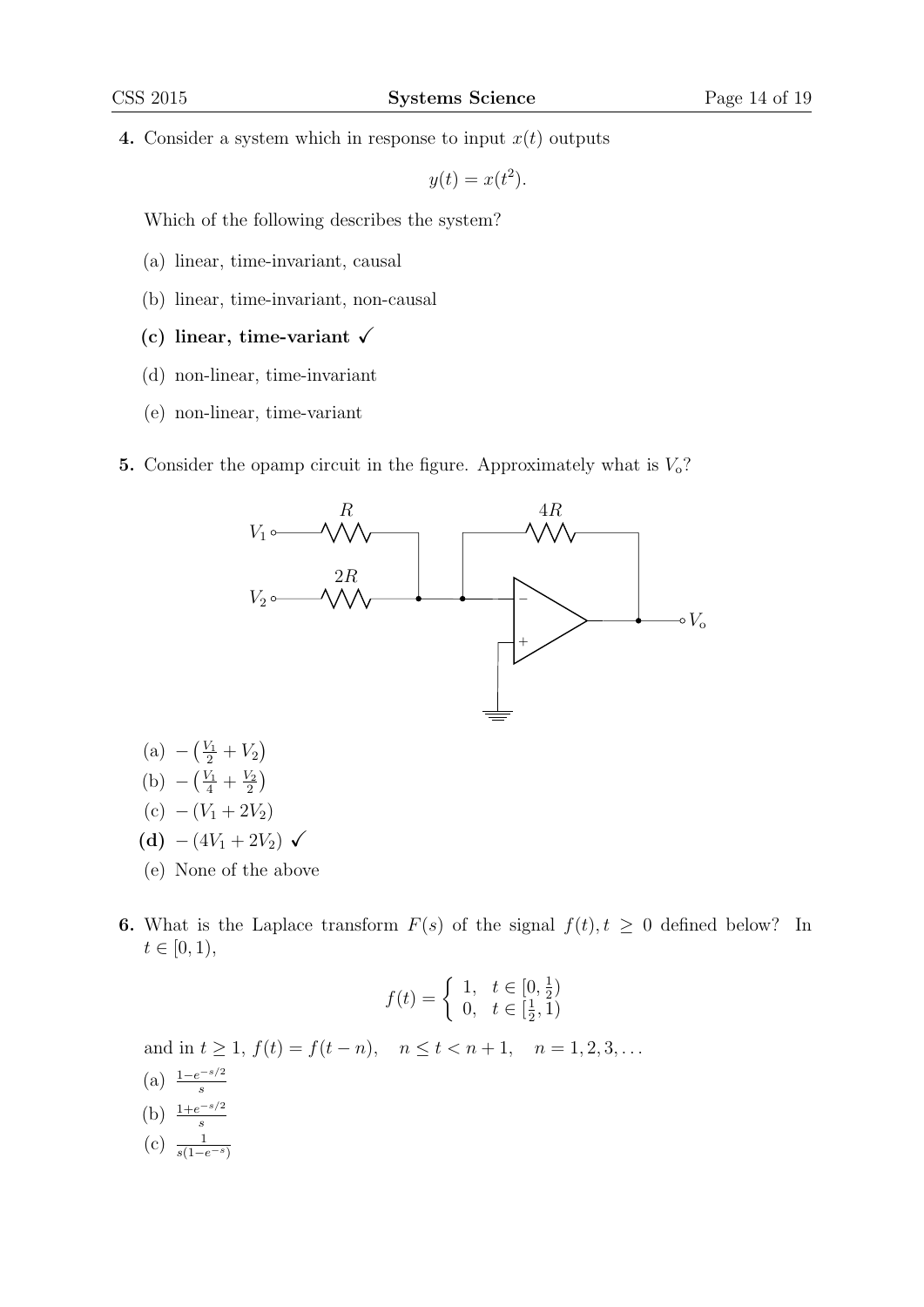(d) 
$$
\frac{1}{s(1-e^{-s/2})}
$$
  
(e)  $\frac{1}{s(1+e^{-s/2})}$ 

### Please ignore the blank space below. Problem 7 appears on page 16.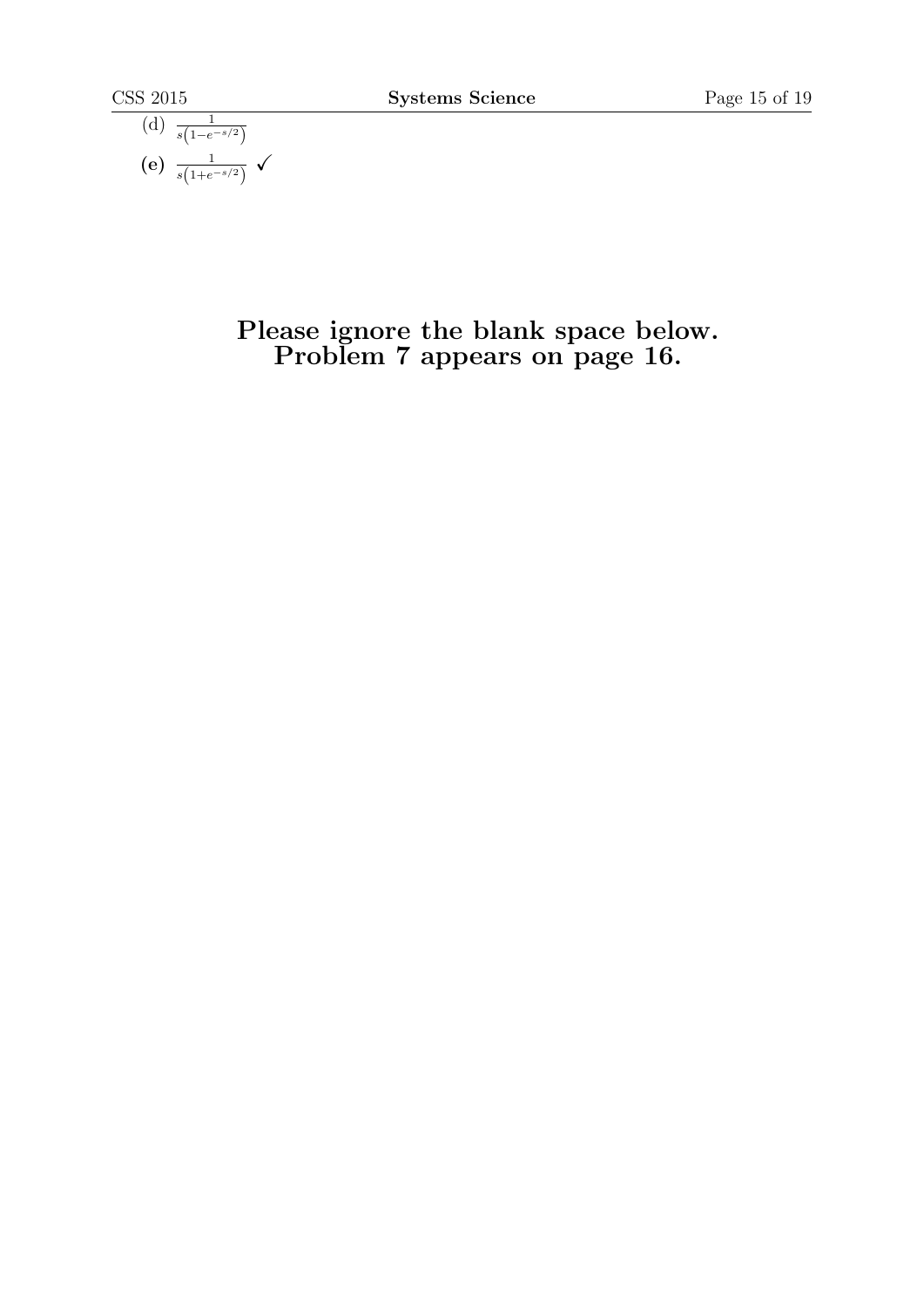7. Suppose  $X$  and  $Y$  are independent Gaussian random variables, whose pdfs are represented below.



Which of the following describes the pdf of the  $X + Y$ ?

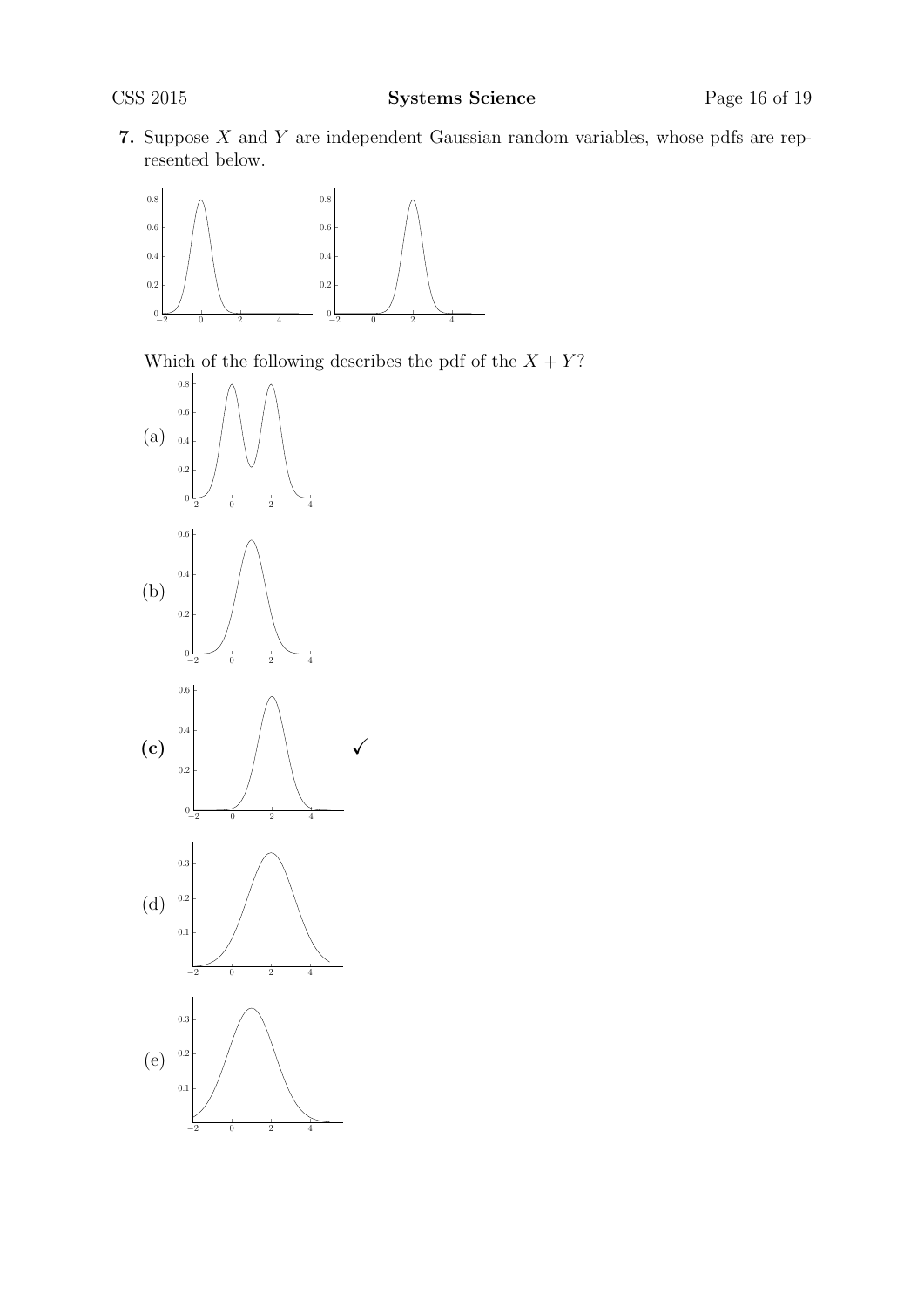8. In terms of their frequency responses, which of the following is the odd one out?



(e) All four circuits are equivalent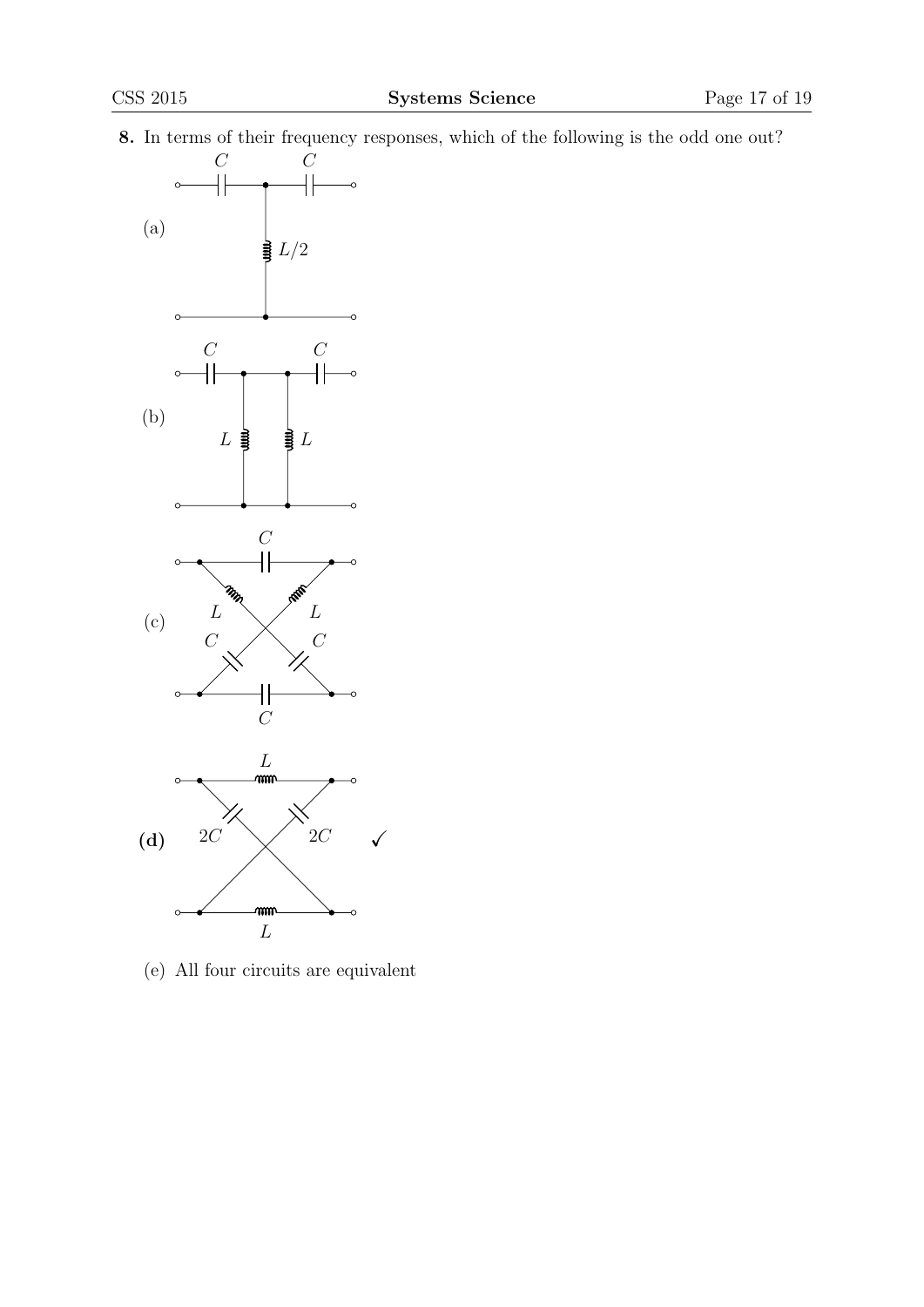- **9.** Suppose  $Y = X + Z$ , where X and Z are independent zero-mean random variables each with variance 1. Let  $\hat{X}(Y) = aY$  be the optimal linear least-squares estimate of X from Y, i.e., a is chosen such that  $E[(X - aY)^2]$  is minimized. What is the resulting minimum  $E[(X - \hat{X}(Y))^2]$ ?
	- (a) 1 (b)  $\frac{2}{3}$  (c)  $\frac{1}{2}$  (d)  $\frac{1}{3}$  (e)  $\frac{1}{4}$
- 10. Let  $U_1, U_2, U_3$  be independent random variables that are each uniformly distributed between zero and one. What is the probability that the second highest value amongst the three lies between 1/3 and 2/3?
	- (a)  $\frac{2}{9}$  (b)  $\frac{1}{27}$  (c)  $\frac{13}{27}$   $\checkmark$  (d)  $\frac{1}{3}$  (e)  $\frac{7}{18}$
- 11. Suppose that a random variable  $X$  has a probability density function (pdf) given by

$$
f(x) = c \exp(-2x)
$$

for  $x \ge 1$ , and  $f(x) = 0$ , for  $x < 1$ , where c is an appropriate constant so that  $f(x)$ is a valid pdf.

What is the expected value of X given that  $X \geq 5$ ?

- (a)  $5\frac{1}{2}$   $\checkmark$  (b) 7 (c) 10 (d)  $8\frac{1}{2}$  (e) 6
- 12. Recall that the Shannon entropy of a random variables X taking values in a finite set  $S$  is given by

$$
H[X] = -\sum_{x \in S} \Pr[X = x] \log_2 \Pr[X = x].
$$

(We set  $0 \log_2 0 = 0$ .) For a pair of random variables  $(X, Y)$  taking values in the finite set  $S \times T$ , we write

$$
H[X \mid Y = y] = -\sum_{x \in S} \Pr[X = x \mid Y = y] \log_2 \Pr[X = x \mid Y = y]
$$
  
and 
$$
H[X \mid Y] = -\sum_{y \in T} \Pr[Y = y] H[X \mid Y = y].
$$

Now, consider an  $1024 \times 1024$  chess board. Suppose 1024 rooks are placed one after another randomly at distinct locations on a  $1024 \times 1024$  chess board so that no rook attacks another: that is, the *i*-th rook  $(i = 1, 2, ..., 1024)$  is placed at a location chosen uniformly from among the available possibilities so that it does not attack any of the previously placed rooks. Let  $R_i$  be the row number of the *i*-th rook and  $C_i$  its column number. What is  $H[R_{513}, C_{513} | R_1, R_2, \ldots, R_{512}]$ ?

(a)  $\log_2 513$  (b) 9 (c) 10 (d) 19  $\checkmark$  (e) 81